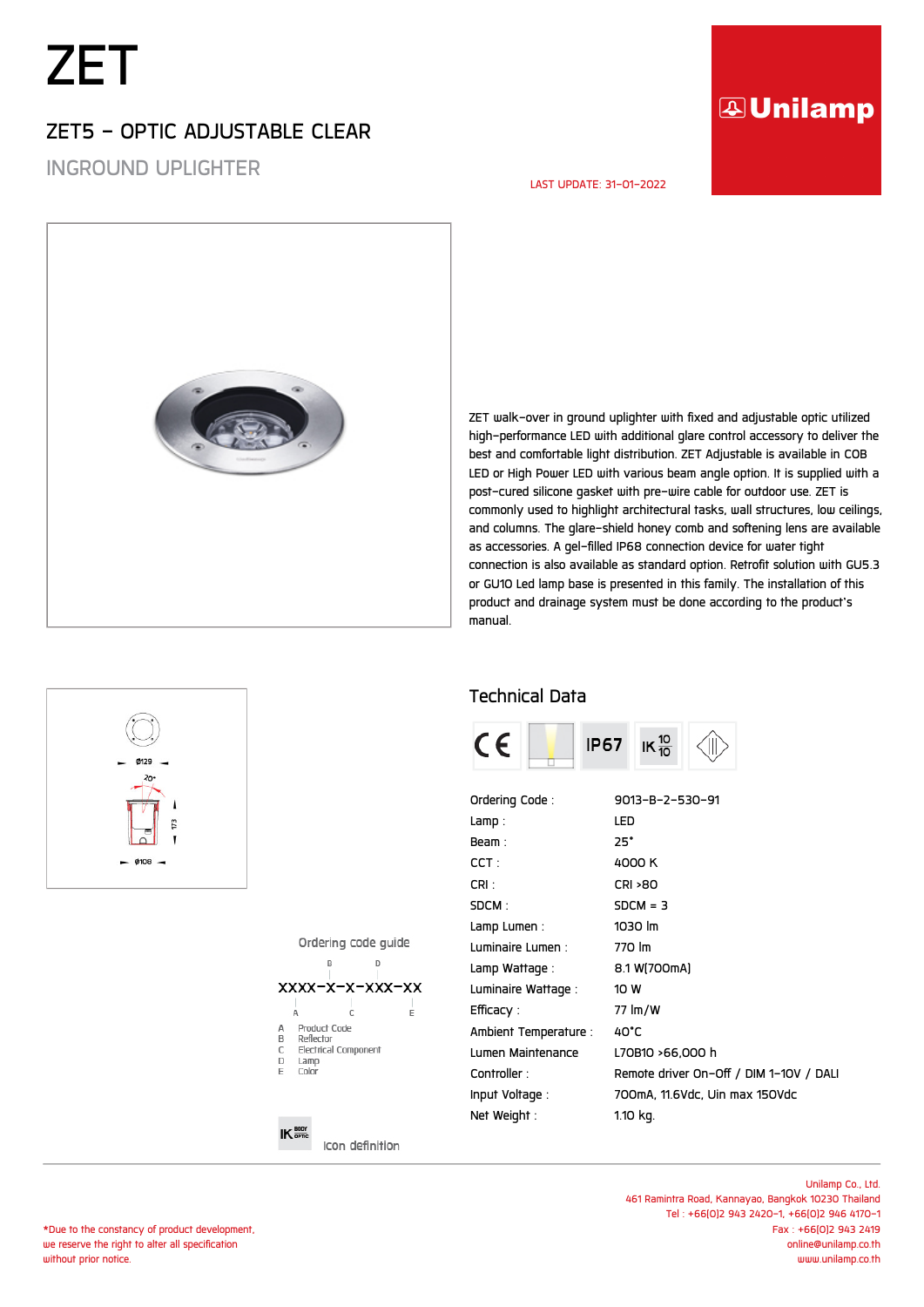# *ZET*

## *ZET5 - OPTIC ADJUSTABLE CLEAR*

*INGROUND UPLIGHTER*

## **AUnilamp**

 *LAST UPDATE: 31-01-2022* 

#### *Specification*

| <b>IEC Standard</b>     | IEC 60598-1 General Requirement                                                                                                                                                                                                      |
|-------------------------|--------------------------------------------------------------------------------------------------------------------------------------------------------------------------------------------------------------------------------------|
|                         | IEC 60598-2-13 Ground Recessed Luminaires                                                                                                                                                                                            |
| Protection              | IP67 Class III                                                                                                                                                                                                                       |
| <b>IK Rating</b>        | Protection against mechanical impact IK10 on body and optical part.                                                                                                                                                                  |
| Luminaires Body Housing | High-pressure Die Cast Aluminium alloy body and components.                                                                                                                                                                          |
|                         | Front cover in 316 stainless steel brush finished.                                                                                                                                                                                   |
|                         | Recessed housing made of GFR polymer.                                                                                                                                                                                                |
|                         | Small vehicles can drive over the luminaire at low speed (maximum 20kgm/hour). Withstand maximum load 1,000 kgs.                                                                                                                     |
| <b>Coating Process</b>  | Nano Ceramic surface conversion, resistant to corrosive environment. Luminiare primarily coated with epoxy resin and top coated<br>with UV stabilized polyester powder and cured in digital temperature controlled chamber at 200°C. |
| <b>Diffuser</b>         | Impact resistant safety tempered glass cover. Able to withstand the temperature up to 250°C. Glass flushes to the front cover, no<br>accumulation of dust and water.                                                                 |
| Lens                    | Molded PC lens from renowned manufacturers in various light distribution patterns.                                                                                                                                                   |
| Adjustable Optic        | Adjustable optical unit.                                                                                                                                                                                                             |
| Gasket                  | Weather resistant silicone gasket. Working temperature -40°C to +200°C.                                                                                                                                                              |
| <b>External Screws</b>  | Marine grade 316 stainless steel screw.                                                                                                                                                                                              |
| Cable Entry             | Cable entry protected by M16 cable gland. To be used with HO5RN-F/ HO7RN-F cable with 5-10mm. diameter.                                                                                                                              |
| Led                     | High efficiency LED module utilized chips from world renowned manufacturer. Assembled on MCPCB and mounted on to heat<br>conductive material.                                                                                        |
| <b>Driver</b>           | Driver is not included and has to be ordered separately.                                                                                                                                                                             |
| Internal Wire           | Tinned copper conductor with silicone insulated internal wire. IMQ approved. Working temperature -40°C to +180°C.                                                                                                                    |
| Pre-Wire Cable          | Pre-wired with 2x1.0 sqmm. HO7RN-F neoprene cable. IMQ approved.                                                                                                                                                                     |
| Caution                 | Installation work has to be carried on according to the enclosed installation manual.                                                                                                                                                |
|                         | The water drainage system must be tested to ensure that it is working sufficiency and efficiency.                                                                                                                                    |

### *Light Distribution*